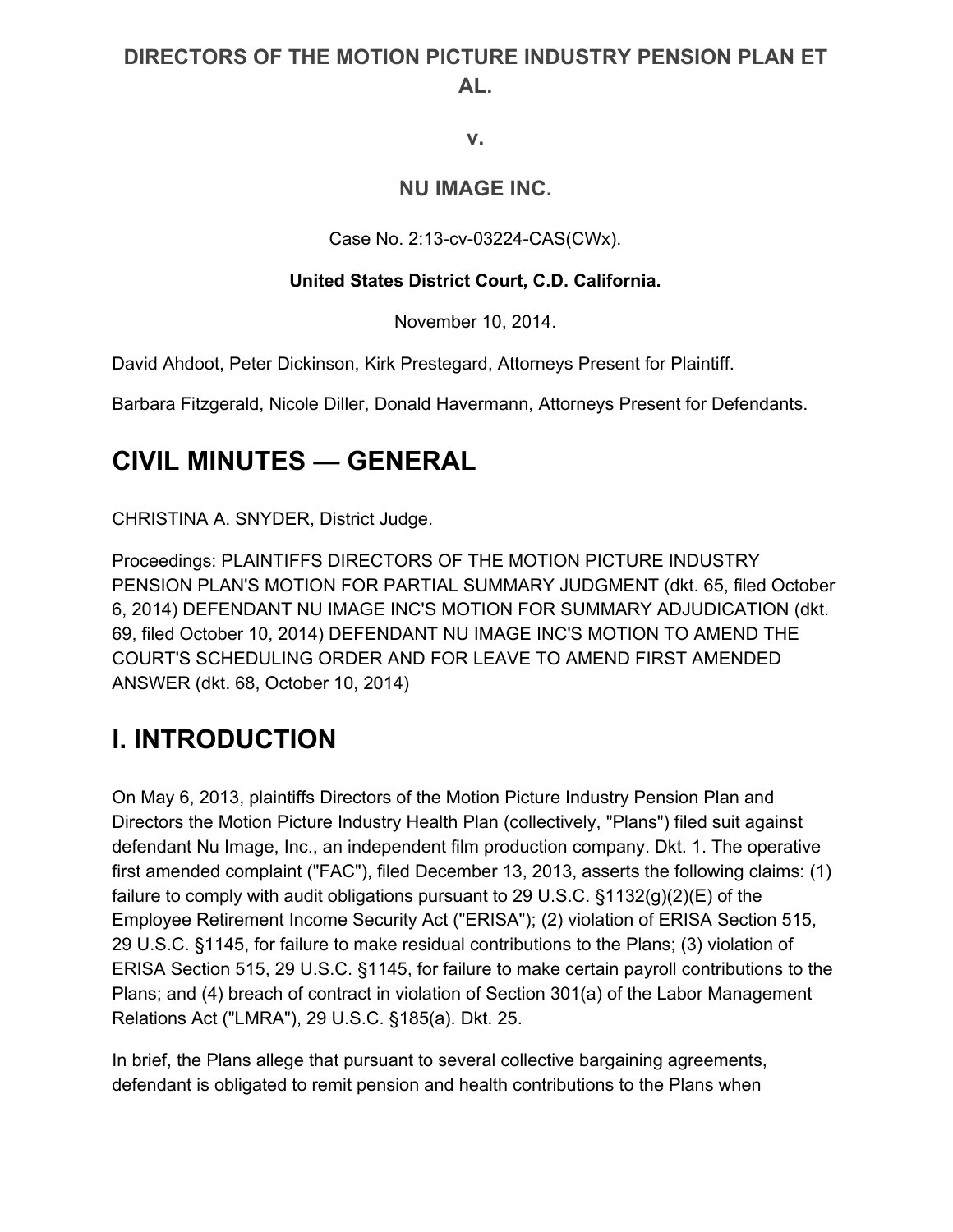defendant makes films utilizing labor from certain unions. FAC ¶ 8. According to the Plans, defendant has failed to make certain payments on the following twenty-one films: *16 Blocks; Bad Lieutenant: Port of Call New Orleans; Beyond a Reasonable Doubt; Blonde Ambition; The Cleaner; The Code; Day of the Dead; The Expendables; Til Death; Homeland Security; King of California; Leatherface 3D (Texas Chainsaw Massacre); Labor Pains; Mad Money; Major Movie Star; Microwave Park; New Orleans; Olympus Has Fallen; Righteous Kill; Solitary Man;* and *Wicker Man.* Id. ¶ 10.

On October, 6, 2014, plaintiffs filed a motion for partial summary judgment on defendant's affirmative defenses of estoppel and laches. Dkt. 65. Defendant opposed the motion on October 13, 2014, dkt. 70, and plaintiffs replied on October 20, 2014, dkt. 77.

On October 10, 2014, defendant filed a motion for summary adjudication. Dkt. 69. Defendant seeks summary adjudication of the following claims: (1) plaintiffs' first claim for an order compelling Nu Image to provide documents to plaintiffs' auditors; (2) plaintiffs' second and fourth claims as to residual contributions for the seven films *Blonde Ambition, The Cleaner, Day of the Dead, King of California, Mad Money, Til Death,* and *Wicker Man;* (3) plaintiffs' third and fourth claims for payroll contributions as to the nine films *16 Blocks, The Cleaner, The Code, Day of the Dead, Double Identity, Mad Money,*[1] *Rambo IV, Shark in Venice,* and *Wicker Man.* Defendant argues that plaintiffs' first claim is moot, plaintiffs' second, third and fourth claims are barred by the statute of limitations, and plaintiffs' second and fourth claims are barred by the doctrine of laches. Id. Plaintiffs opposed this motion on October 20, 2014, dkt. 86, and defendant replied on October 27, 2014, dkt. 97.

In conjunction with their motion for summary adjudication, defendant also filed a motion for leave to amend the Court's scheduling order and to add an affirmative defense to their amended answer pursuant to Federal Rules of Civil Procedure 15 and 16. Dkt. 68. Specifically, defendant seeks to add a statute of limitations affirmative defense—a defense that forms the primary basis for defendant's motion for summary adjudication. Plaintiffs opposed defendant's motion on October 20, 2014, dkt. 79, and defendant replied on October 27, 2014, dkt. 98.<sup>[2]</sup> The Court heard oral argument on November 10, 2014. Having carefully considered the parties' arguments, the Court finds and concludes as follows.

#### **II. BACKGROUND**

The following relevant facts are not in dispute. Plaintiffs, Directors of the Motion Picture Industry Pension and Health Plans (the "Plans"), are responsible for jointly managing Taft-Hartley pension and health funds for the benefit of 56,000 employees and retirees in the entertainment industry. Pls' Mot. Summ. J. at 1. The Plans are managed by a Board of Directors consisting of thirty-two Directors, equally divided between those appointed by participating labor unions and those appointed by management. Def's Response to Pls' Uncontroverted Facts ("DRPUF") ¶ 5. The unions that participate in the Plans include the International Alliance of Theatrical and Stage Employees ("IATSE"), the International Brotherhood of Teamsters, the Basic Craft unions, and a few others. Id. ¶ 6.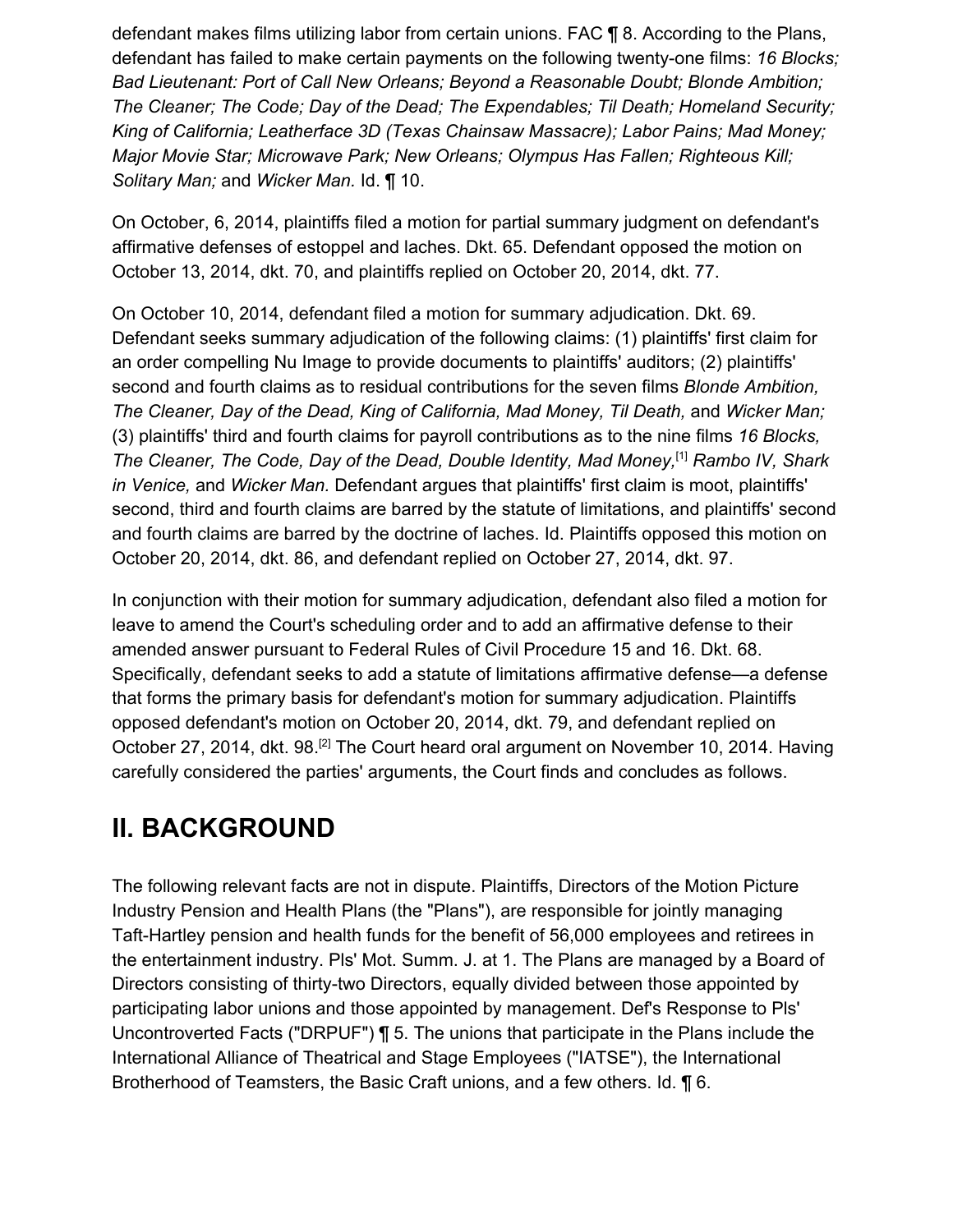Defendant Nu Image is a full-service independent production company that produces and markets films domestically and internationally. Pls' Response to Def's Uncontroverted Facts ("PRDUF") ¶ 1. Nu Image typically produces films through single-purpose production entities that it owns or controls. Id. ¶ 2. Nu Image, like most other independent producers, earns revenues through licensing its films' distribution rights to multiple third-party distributors in territories around the world. Id. ¶ 3.

In May 2006, Nu Image negotiated and executed a collective bargaining agreement ("CBA") with IATSE, by the express terms of which Nu Image agreed to be bound by the IATSE-Producer Basic Agreement ("Basic Agreement") and separate Pension and Health Declarations of Trust ("Trust Agreement") (collectively, these three documents are referred to herein as the "Overall Agreement"). DRPUF ¶ 1. Also in May 2006, Nu Image executed the industry standard Agreement of Consent, a Trust Acceptance Agreement, and the 2004-2007 Low Budget Theatrical Agreement (collectively, the "Plan Signatory Documents"). Id. **¶** 2. These Plan Signatory Documents were submitted to the Plans as part of Nu Image's application to become a participating employer in the Plans. Id. ¶ 3. On September 13, 2006, the Plans' Legal Committee approved Nu Image's application. Id. ¶ 12. In executing these documents in 2006, Nu Image became a signatory to the Basic Agreement not for specific films, but with respect to all future films produced by Nu Image within the jurisdiction of the Basic Agreement. PRDUF ¶ 8.

The Plan Signatory Documents call for two types of employer contributions to the Plans—payroll contributions and residual contributions. DRPUF ¶ 15. Payroll contributions refer to payments typically tied to the number of hours worked by qualifying union members on any given production. Id. ¶ 17. Residual contributions are payments based on film revenue generated in secondary markets such as video, free television, and pay television. Id. ¶ 18. Employers are responsible for self-reporting residual contributions, and are required to submit self-generated reports showing their residual contribution payments and gross receipts on films. Id. ¶ 73. The Plans rely on employers to report this information. Id.

Between 2006 and 2009, Nu Image did not pay, and the Plans did not seek to collect, residual contributions. On or about October 12, 2009, the Plans' outside audit firm Nigro Karlin Segal and Feldstein ("NKSF") recommended to the Plans that it audit the residual contributions being made by Nu Image. Id. ¶ 42. NKSF's recommendation was most likely triggered when NKSF discovered a problem with residual contributions while examining the books and records of Nu Image during an audit of Nu Image's payroll contributions on a single film. Id. ¶ 43. On October 13, 2009, the Plans wrote to Avi Lerner, Nu Image's CEO, and informed him that the Plans had engaged NKSF to audit Nu Image's books and records concerning its residual contributions. Id. ¶ 44.

On November 10, 2009, Nu Image executive Trevor Short responded via letter to the Plans, objecting to the proposed audit and claiming that Nu Image had been assured by representatives of IATSE during the 2006 negotiations that Nu Image would not be required to make residual contributions. Id. ¶ 44; PRDUF ¶ 15. Ultimately, however, Nu Image cooperated with the audit, agreeing to toll the statute of limitations as to residual payments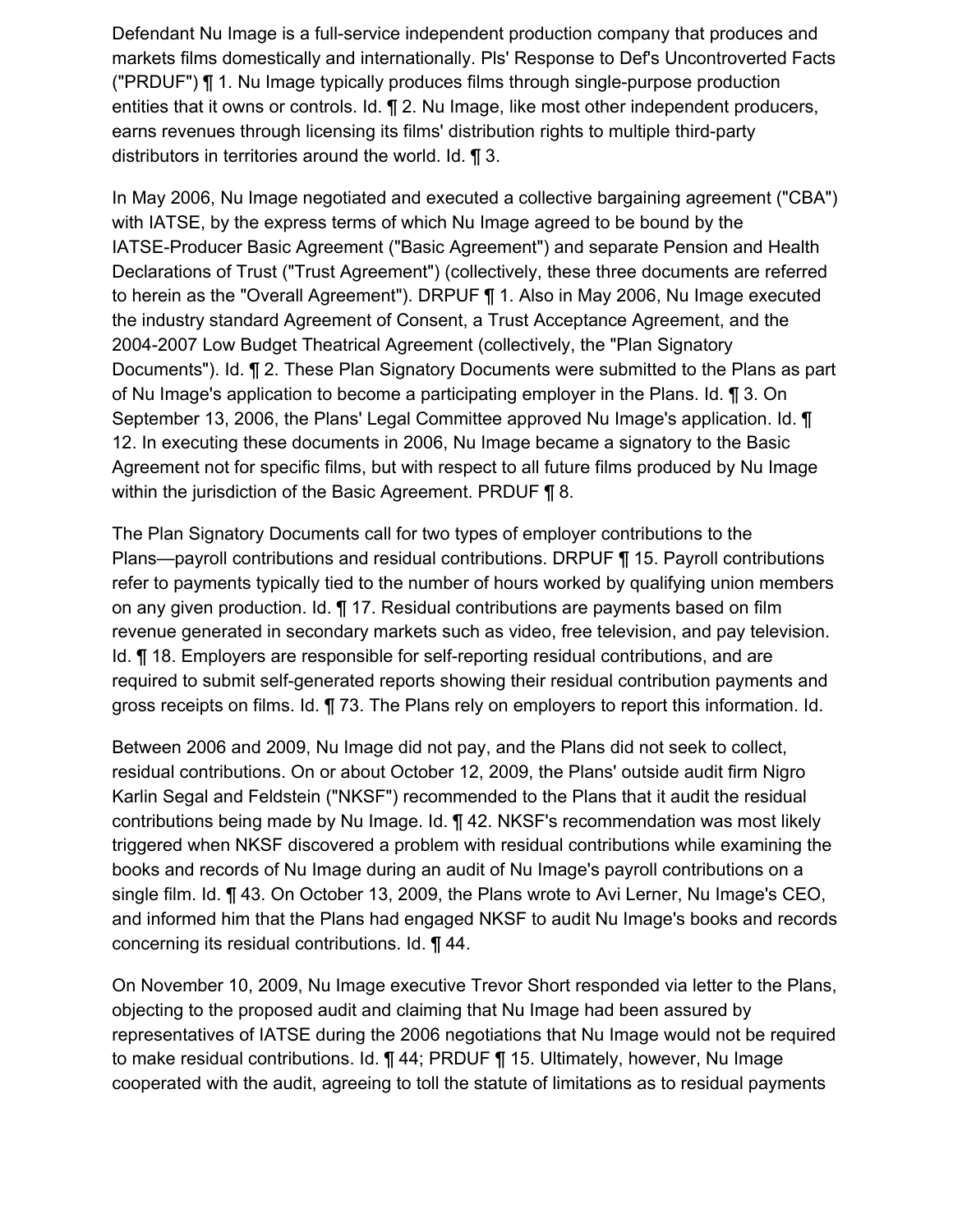between December 17, 2010 and April 16, 2012. PRDUF ¶ 21. The Plans filed suit on May 6, 2013, seeking to collect residuals and payroll contributions allegedly owed by Nu Image as revealed by the NKSF audit.

The content, scope, and consequences of the 2006 negotiations between Nu Image and IATSE officials—which culminated in the signing of the Overall Agreement and Plan Signatory Documents in May 2006—are vigorously disputed by the parties. Nu Image contends that, in April 2006, Matt Loeb, an IATSE official, and Tom Short and Mike Miller—IATSE President and Vice President, respectively, as well as Directors of the Plans—promised that, in exchange for agreeing to be subject to the terms of the Overall Agreement and Plan Signatory Documents for all films produced in the future, Nu Image would be excused from making residual contributions to the Plans. See generally Def's Additional Uncontroverted Facts("DAUF"). The Plans dispute whether any of these promises were made and, even assuming they were made, assert that neither Loeb, Short, nor Miller had the authority to bind the Plans to such promises, let alone to contradict the plain language of the agreements ultimately signed by Nu Image in May 2006. See generally Pls' Statement of Ucontroverted Facts ("PSUF").

The parties also vigorously dispute the facts related to the pre-2006 relationship between the Plans and IATSE on one side, and Nu Image on the other. Defendant's executives testify that, between 1996 and 2006, Nu Image entered into a series of single-project agreements with IATSE on nearly 20 films, through which Nu Image agreed to be bound by substantially the same residual and payroll contribution requirements contained in the 2006 Overall Agreement and Plan Signatory Documents. Def's Statement of Undisputed Facts ("DSUF") ¶¶ 4-7. According to Nu Image, it never paid, and the Plans never sought to collect, residual payments for these pre-2006 films. See generally DSUF.

Defendant devotes significant time arguing that, because the Plans allegedly did not collect residuals on any of these pre-2006 films, Nu Image was justified in relying on the alleged promises of Loeb, Miller, and Short and in not paying residuals on post-2006 films made pursuant to the Overall Agreement and Plan Signatory Documents. However, defendant has not produced any of these single-project agreements, and plaintiffs dispute not only whether Nu Image signed them but, more fundamentally, whether any alleged pre-2006 course of conduct is relevant to the parties' rights under the 2006 agreements. The Court notes that the pre-2006 factual record is anything but clear.

# **III. LEGAL STANDARD**

Summary judgment is appropriate where "there is no genuine dispute as to any material fact and the movant is entitled to judgment as a matter of law." Fed. R. Civ. P. 56(a). The moving party bears the initial burden of identifying relevant portions of the record that demonstrate the absence of a fact or facts necessary for one or more essential elements of each claim upon which the moving party seeks judgment. See Celotex Corp. v. Catrett, 477 U.S. 317, 323 (1986).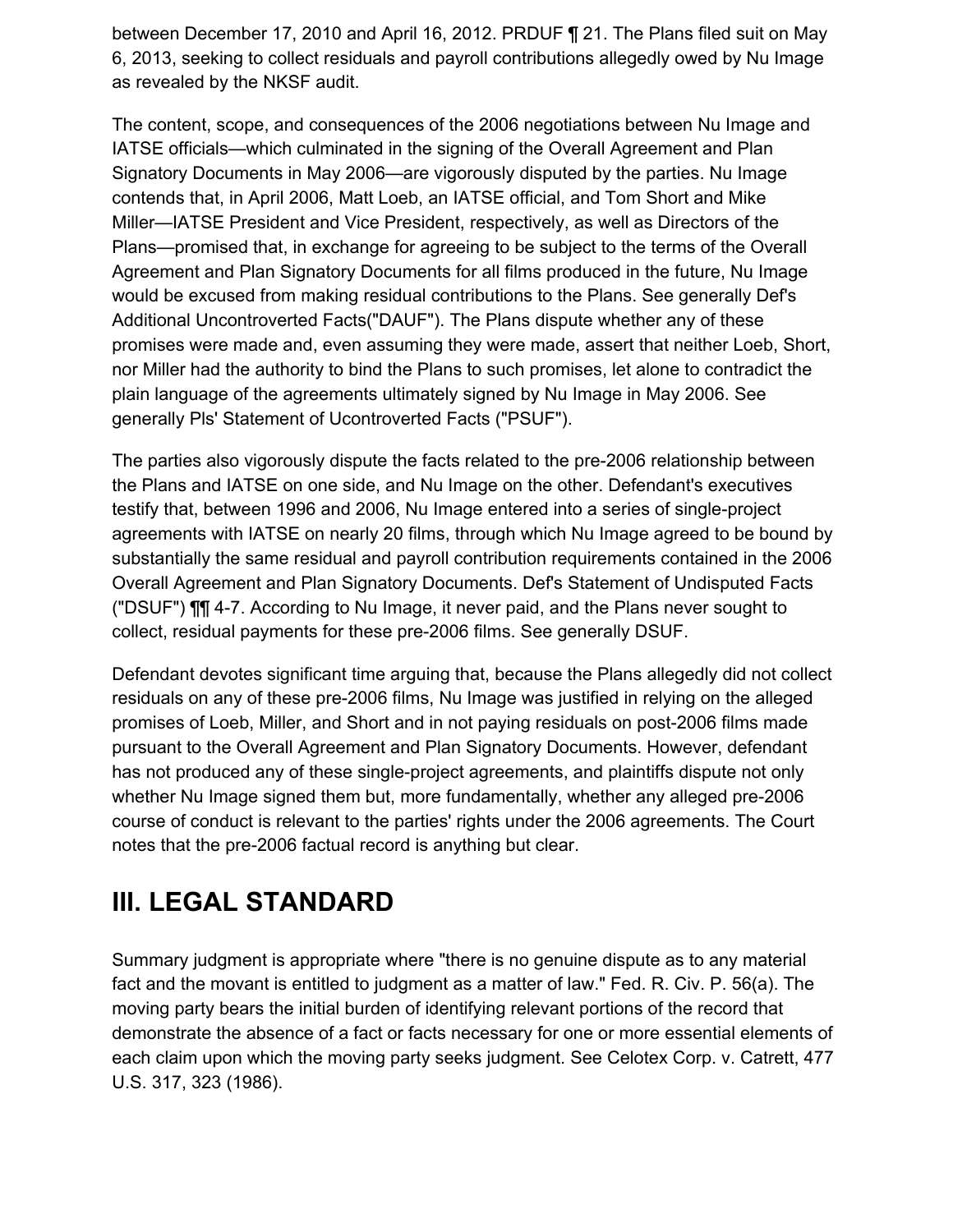If the moving party meets its initial burden, the opposing party must then set out specific facts showing a genuine issue for trial in order to defeat the motion. Anderson v. Liberty Lobby, Inc., 477 U.S. 242, 250 (1986); see also Fed. R. Civ. P. 56(c), (e). The nonmoving party must not simply rely on the pleadings and must do more than make "conclusory allegations [in] an affidavit." Lujan v. Nat'l Wildlife Fed'n, 497 U.S. 871, 888 (1990); see also Celotex, 477 U.S. at 324. Summary judgment must be granted for the moving party if the nonmoving party "fails to make a showing sufficient to establish the existence of an element essential to that party's case, and on which that party will bear the burden of proof at trial." Id. at 322; see also Abromson v. Am. Pac. Corp., 114 F.3d 898, 902 (9th Cir. 1997).

In light of the facts presented by the nonmoving party, along with any undisputed facts, the Court must decide whether the moving party is entitled to judgment as a matter of law. See T.W. Elec. Serv., Inc. v. Pac. Elec. Contractors Ass'n, 809 F.2d 626, 631 & n.3 (9th Cir. 1987). When deciding a motion for summary judgment, "the inferences to be drawn from the underlying facts . . . must be viewed in the light most favorable to the party opposing the motion." Matsushita Elec. Indus. Co. v. Zenith Radio Corp., 475 U.S. 574, 587 (1986) (citation omitted); Valley Nat'l Bank of Ariz. v. A.E. Rouse & Co., 121 F.3d 1332, 1335 (9th Cir. 1997). Summary judgment for the moving party is proper when a rational trier of fact would not be able to find for the nonmoving party on the claims at issue. See Matsushita, 475 U.S. at 587.

#### **IV. DISCUSSION**

As a preliminary matter, defendant's motion for summary judgment raises the affirmative defense of the statute of limitations—a defense that was not pled by defendant in either its original or amended answer. If a defendant does not assert a statute of limitations defense in its answer, that defense is presumptively waived. See Fed. Rule Civ. P. 8(c)(1); Jones v. Bock, 549 US 199, 212 (2007); In re Adbox, Inc., 488 F3d 836, 842, n.2 (9th Cir. 2007). "In the absence of a showing of prejudice, however, an affirmative defense may be raised for the first time at summary judgment." Camarillo v. McCarthy, 998 F.2d 638, 639 (9th Cir. 1993); see also Simmons v. Navajo Cnty., Ariz., 609 F.3d 1011, 1023 (9th Cir. 2010) ("[A]bsent prejudice to the plaintiff, the district court has discretion to allow a defendant to plead an affirmative defense in a subsequent motion.").

Here, plaintiffs assert that defendant's delay has prejudiced them in two ways. First, plaintiffs contend that defendant's delay "prejudiced the Plans' ability to affirmatively remove the statute of limitations as a triable issue." Opp'n Mot. Amend at 6. However, plaintiffs cite to no authority for the proposition that this constitutes prejudice, and the Court has found none. Moreover, the authority plaintiffs do cite for a "presumption of prejudice" is from a dissent to an opinion in which the majority actually found that it constituted an abuse of discretion for the district court to strike a defectively plead claim. See United States v. \$11,500.00 in U.S. Currency, 710 F.3d 1006, 1012 (9th Cir. 2013).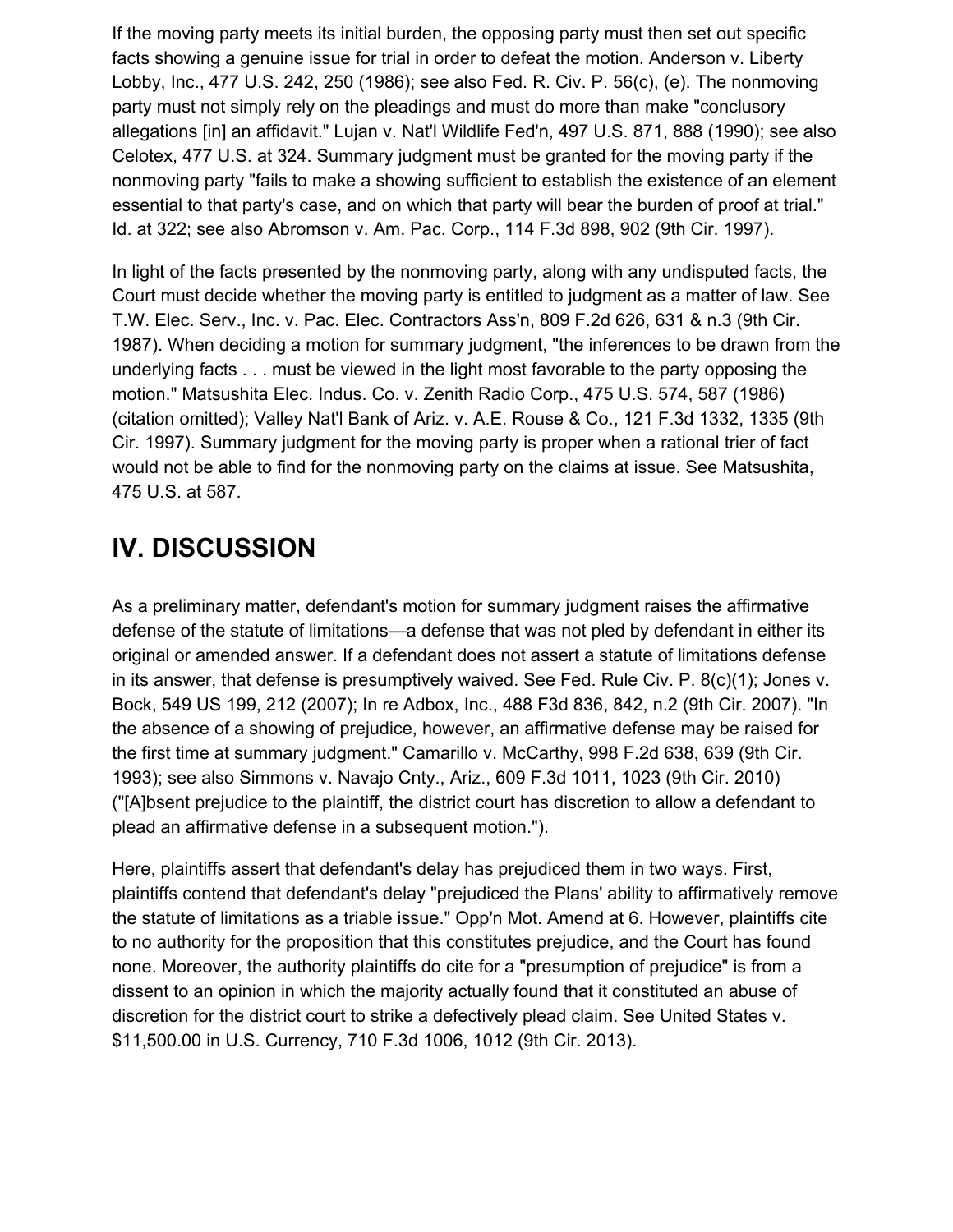Second, plaintiffs argue that they have been prevented from conducting discovery into defendant's statute of limitations defense. Id. at 6. Defendant's statute of limitations defense is partially founded upon its assertion that, because residual payments are typically made in the calendar quarter after a producer, such as defendant, has delivered its completed film to a distributor and received full licensing payments, plaintiffs should have been on notice that defendant was not making residual payments long before 2009. See Def's Mot. Summ. J. Plaintiffs assert that to counter this defense they need to conduct discovery into when Nu Image delivered its films to distributors and received the related licensing payments. Opp'n Mot. Amend at 6. However, as discussed in greater detail *infra,* it is unclear to the Court how defendant's internal business records could have provided plaintiffs with notice of defendant's nonpayment of residuals. Deprivation of the opportunity to discover irrelevant facts is not prejudicial.

Moreover, defendant pleads a laches defense in both its original and amended answers. As the Ninth Circuit has explained, "[w]hile laches and the statute of limitations are distinct defenses, a laches determination is made with reference to the limitations period for the analogous action at law." Jarrow Formulas v. Nutrition Now, Inc., 304 F.3d 829, 835 (9th Cir. 2002). This overlap and plaintiffs' undisputed notice of the laches defense further undermines any prejudice argument.

Because plaintiffs have failed to demonstrate prejudice, the Court finds that defendant has not waived its statute of limitations defense and has properly raised the defense in its motion for summary judgment. In light of this, the Court DENIES as moot defendant's request for leave to amend its complaint.<sup>[3]</sup>

#### **A. Plaintiffs' Motion for Partial Summary Judgment**

Plaintiff moves for summary judgment on defendant's laches and equitable estoppel defenses.

#### **1. Equitable Estoppel**

The defense of equitable estoppel consists of the following elements:

(1) The party to be estopped must know the facts; (2) he must intend that his conduct shall be acted on or must so act that the party asserting the estoppel has a right to believe it is so intended; (3) the latter must be ignorant of the true facts; and (4) he must rely on the former's conduct to his injury.

Bob's Big Boy Family Restaurants v. NLRB, 625 F.2d 850, 854 (9th Cir.1980) (quoting Hampton v. Paramount Pictures Corp., 279 F.2d 100 (9th Cir.1960)).

In the Court's February 28, 2014 order denying plaintiffs' motion to strike Nu Image's estoppel defense, the Court noted the presence of divergent authority regarding whether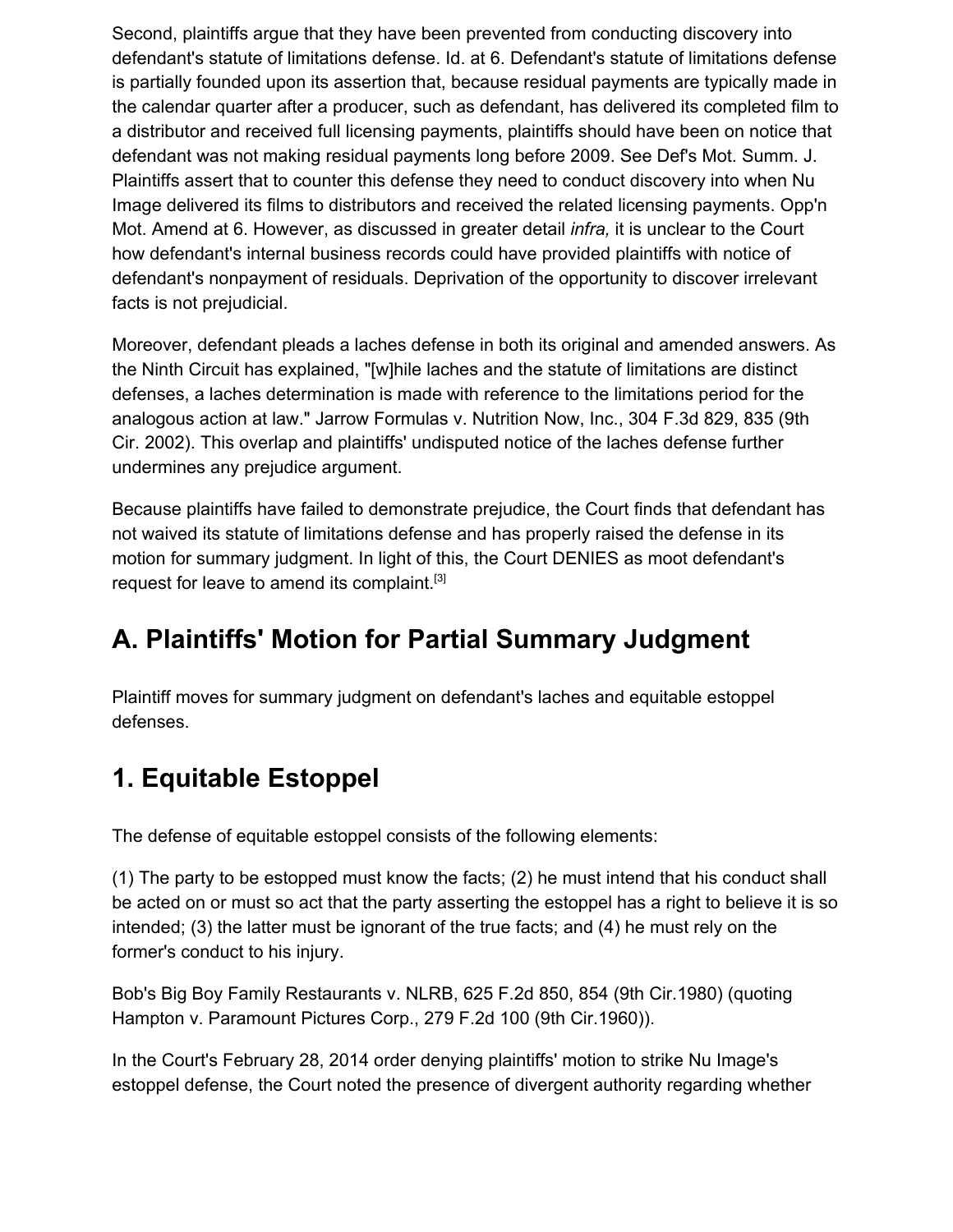such a defense may be asserted based upon oral representations of a plan fiduciary. Dkt. 43; compare Audit Servs., Inc. v. Rolfson, 641 F.2d 757, 761 (9th Cir. 1981) ("Because the documentary evidence was clear and unambiguous, the district court properly rejected contradictory extrinsic evidence."); Sprague v. Gen. Motors Corp., 133 F.3d 388, 402 (6th Cir. 1998) ("Our court has consistently refused to recognize oral modifications to written plan documents.") with Teamsters & Employers Welfare Trust v. Gorman Bros. Ready Mix, 283 F.3d 877, 883 (7th Cir. 2002) (Posner, J.) (noting that equitable estoppel may be available based on "words or conduct by a responsible official of the plan itself"); Ill. Conf. of Teamsters and Employers Welfare Fund v. Mrowicki, 44 F.3d 451, 462-63 (7th Cir. 1994) (assuming that equitable estoppel could be asserted based on statements by agent of a benefit trust). The Court determined that it would be "more appropriate to determine the availability of this defense after the parties have had an opportunity to develop the factual record." Dkt. 43.

In Ill. Conf. of Teamsters and Employers Welfare Fund v. Mrowicki, the Seventh Circuit explained the authority of employee benefit plan trustees as follows:

Under ERISA, a trust agreement providing for more than one fiduciary must provide for joint authority to control and manage the operation and administration of the plan. [Mason & Dixon Lines, Inc. v. Glover, 975 F.2d 1298, 1303 (7th Cir. 1992)] (citing 29 U.S.C. § 1102(a)(1)). Where a fund's assets are held by two or more trustees, ERISA provides that the trustees "`shall jointly manage and control the assets of the plan . . .'" *Id.* (quoting 29 U.S.C. § 1105(b)(1)(B)). The common law of trusts defines the scope of authority and responsibility of plan trustees, and under trust law the exercise of joint powers requires the action of all trustees. *Id.* The trustees may delegate authority to an agent to perform certain acts. *Id.* In addition, an agent may bind his principal through the exercise of apparent authority, which "`arises when a principal creates, by its words or conduct, the reasonable impression in a third party that the agent has the authority to perform a certain act on its behalf.'" *Id.* (quoting *Bank of North Carolina, N.A. v. Rock Island Bank,* 630 F.2d 1243, 1251 (7th Cir.1980)). "Where the principal places an agent in a situation where the agent may be presumed to have authority to act, his principal is estopped against a third party from denying the agent's apparent authority." *Id.* (citing *Rock Island Bank,* 630 F.2d at 1251). In determining whether apparent authority exists, "courts focus on the acts of the principal." *Id.* (citing *Rock Island Bank,* 630 F.2d at 1251; *State Security Insurance Co. v. Burgos,* 145 Ill.2d 423, 164 Ill.Dec. 631, 635, 583 N.E.2d 547, 551 (1991)).

44 F.3d 451, 462-63 (7th Cir. 1994). In Mrowocki, an employer claimed he was not obligated to make certain contributions to union trust funds, as outlined in written agreements, because a union official had told him he would not be obligated to make the contributions, and two fund trustees—who were present when these representations were later reiterated at a union meeting—did not object. 44 F.3d at 462-465. The court denied the employer's estoppel defense for two reasons. First, it was undisputed that the union official was not a fund trustee at the time the statements were made, and thus he could not have acted with the authority to bind the trust. Id. at 464. Second, the court rejected the employer's argument that "simply because Gauwitz and Redding were Fund trustees, they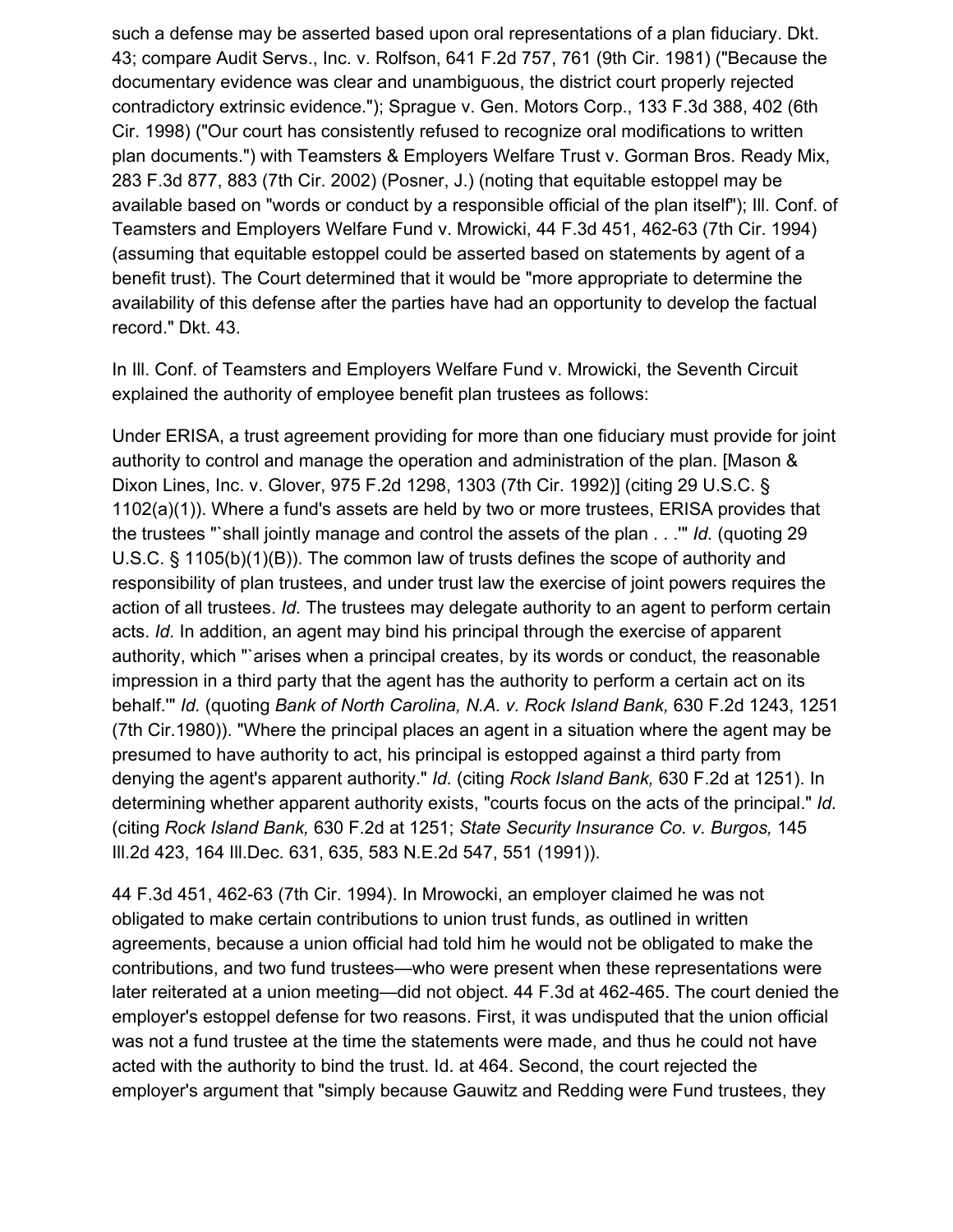appeared to have authority to act for the Fund . . . [and] thus, the Fund should be estopped from denying that they had authority to act on its behalf." Id. The court reasoned that "the fatal flaw in [t]his argument is that [the employer] makes no claim that Gauwitz or Redding represented to him either that they were attending the meeting in their capacities as Fund trustees, or that they had authority to act on behalf of the Fund to absolve [the employer] from its obligations." Id. At bottom, the court explained that "[t]here is nothing in this case to suggest that the Fund, through the behavior of Gauwitz and Redding or otherwise, acted in any way to lead [the employer] to believe that its trustees had authority to act on its behalf." Id.

In Teamsters & Employers Welfare Trust of Illinois v. Gorman Bros. Ready Mix, 283 F.3d 877, 885 (7th Cir. 2002), the Seventh Circuit similarly found that an employer could not reasonably rely on oral statements allegedly made by "the head of the local union and the chairman of the welfare trust" to the effect that the employer would not be required to make delinquent contributions to the trust. Assuming for the sake of argument that the chairman had indeed made these statements, Judge Posner reasoned that the employer "had no reason to think [the chairman] authorized to modify a collective bargaining agreement orally or to waive orally the entitlements of the welfare plan." 283 F.3d at 885. As Judge Posner explained, the employer "must have been gambling that [the chairman] would be able to keep the Teamsters trust off his back. An unsuccessful gamble is not a form of reasonable reliance." Id.

Defendant claims that, in an April 2006 breakfast meeting between Nu Image executives—Avi Lerner, Trevor Short, and John Thompson—and IATSE officer Matt Loeb and IATSE Vice President and plan trustee Mike Miller, Miller and Loeb told Nu Image that they would not seek residual contributions from Nu Image if the company signed the Overall Agreement. Def's Mot. Summ. J. at 5. Nu Image asserts that its executives believed that Miller and Loeb had the requisite authority to bind the Plans. DRPUF ¶ 30. Defendants further assert that at a subsequent dinner meeting between Nu Image executives and IATSE President and plan trustee Tom Short, Tom Short confirmed Loeb's prior representations that Nu Image would not be required to pay residuals. Id. ¶ 33, 34. Defendant asserts that its executives believed that Tom Short had power to bind the Plans. Id. ¶ 35. Moreover, Nu Image argues that these promises were credible in light of the fact that IATSE and the Plans allegedly never sought to collect residuals on movies produced by Nu Image between 1996 and 2006.

While it is a close question, it appears that defendant has raised sufficient disputed issues of material fact to preclude the granting of summary judgment. Absent evidence regarding the pre-2006 agreements, the Court does not have sufficient information regarding the bargaining history between the parties to determine whether Nu Image reasonably relied on the claimed representations that no contributions would be due on residual payments. A reasonable trier of fact could conclude based on the pre-2006 course of dealing that Nu Image reasonably relied on these claimed representations.<sup>[4]</sup> Second, the record is also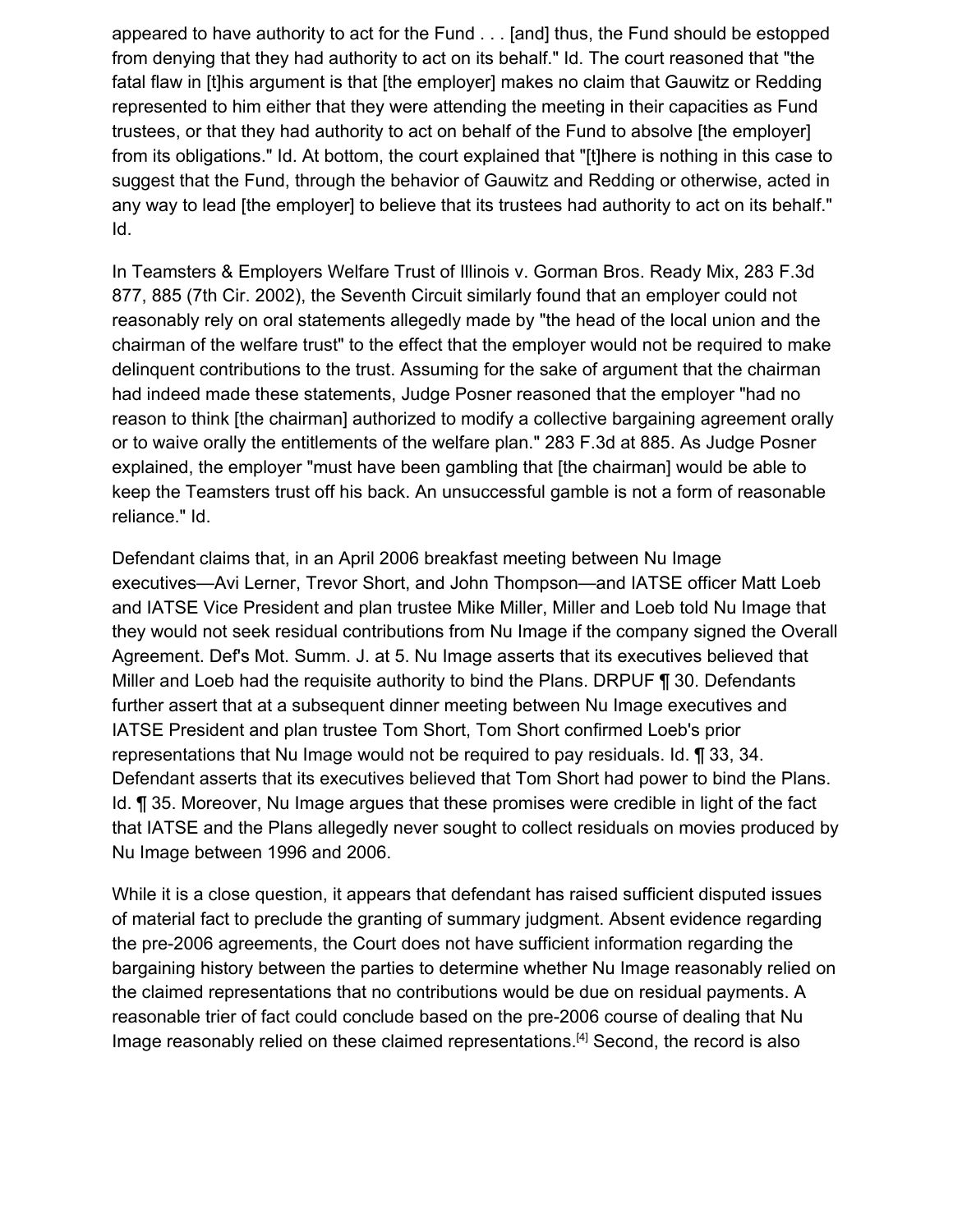unclear as to what facts should have placed Nu Image on notice that it could not rely on the claimed representations.

Accordingly, the Court DENIES plaintiffs' motion for summary judgment with regard to defendant's estoppel defense.

#### **2. Laches**

"In order to succeed on a defense of laches, a defendant must prove both: (1) an unreasonable delay by plaintiff in bringing suit, and (2) prejudice to himself." Miller v. Glenn Miller Prods., Inc., 454 F.3d 975, 997 (9th Cir. 2006). "In considering whether a plaintiff's delay was unreasonable, courts consider: (1) the length of the delay, measured from the time the plaintiff knew or should have known about his potential cause of action, and (2) whether the plaintiff's delay was reasonable, including whether the plaintiff has proffered a legitimate excuse for his delay." Id. (citing Jarrow Formulas, Inc. v. Nutrition Now, Inc., 304 F.3d 829, 838 (9th Cir. 2002)).

"If a plaintiff files suit within the applicable period of limitations for his claim, there is a strong presumption that laches does not bar the claims." Id. "Conversely, if any part of the alleged wrongful conduct occurred outside of the limitations period, courts presume that the plaintiff's claims are barred by laches." Id. In the Ninth Circuit, the forum state's statute of limitations for breach of written contract claims applies to ERISA Section 515 claims as well as to claims for violation of Section 301 of the LMRA. Northern Cal. Retail Clerks Unions v. Jumbo Markets, Inc., 906 F.2d 1371, 1372 (9th Cir. 1990) and Martin v. Construction Laborer's Pension Trust for So. Cal., 947 F.2d 1381, 1384 (9th Cir. 1991), respectively. In California, the statute of limitations for a breach of written contract claim is four years. Cal. Civ. Proc. Code § 337.

As discussed in greater detail *infra,* however, the Court concludes that there is a triable issue of fact regarding whether plaintiffs' claims are barred by the statute of limitations. Consequently, the Court has no basis from which to begin its analysis of defendant's laches defense. Accordingly, the Court DENIES plaintiffs' motion for summary judgment on defendant's laches defense.

# **B. Defendant's Motion for Summary Adjudication**

# **1. Statute of Limitations**

Defendant asserts that plaintiffs' claims for both nonpayment of residuals and payroll contributions are barred by the statute of limitations. The parties agree that these claims are governed by a four-year statute of limitations, and that the statute began to run when plaintiffs knew or had reason to know of the nonpayment. However, the parties dispute when plaintiffs possessed such actual or constructive notice.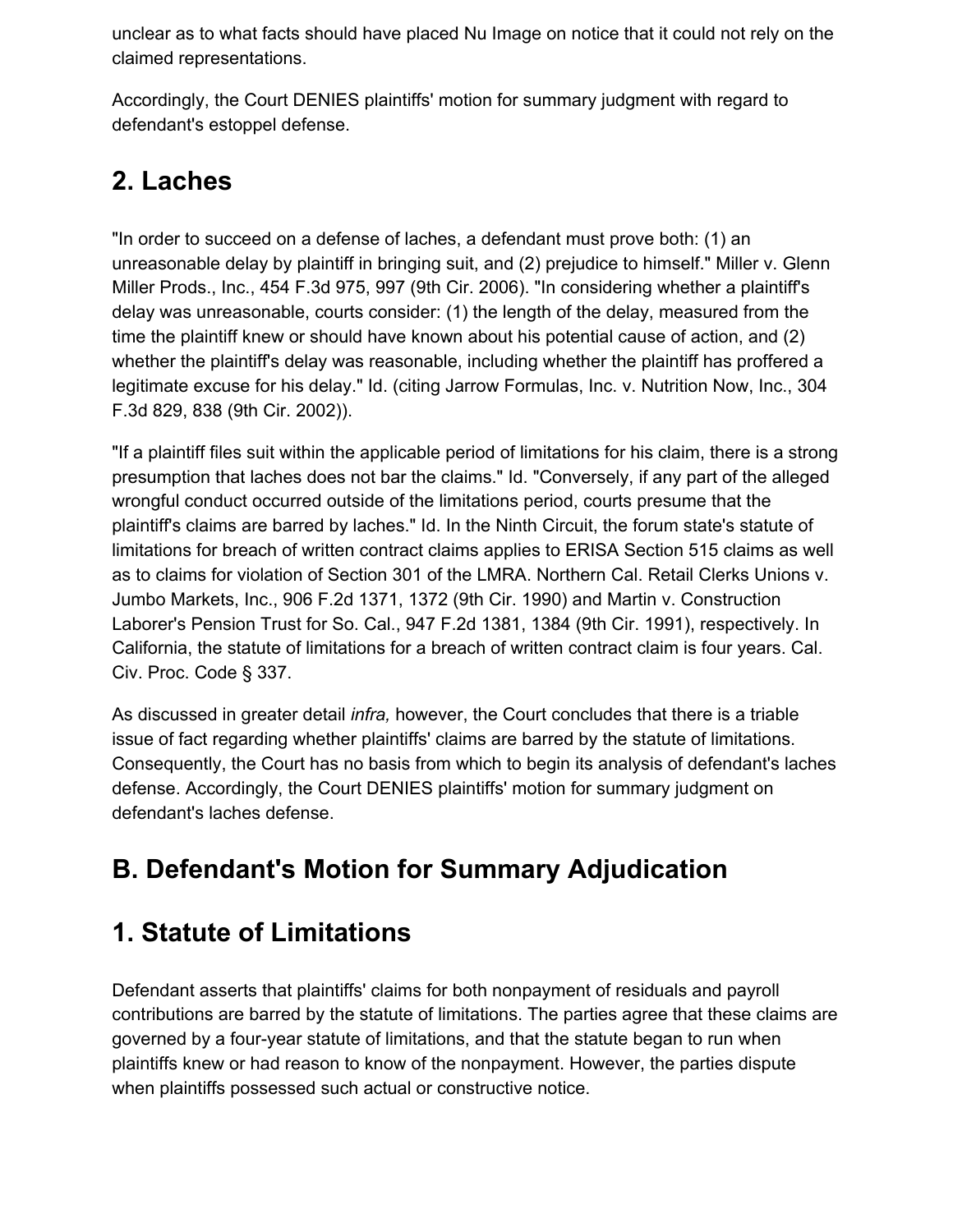With regard to payroll contributions, Nu Image contends that plaintiffs should have been aware of any underpayment on the last day that Nu Image issued paychecks for work related to the films covered by the Basic Agreement. Def's Mot. Summ. J. at 15. These dates range from November 2005 through January 2008. Def's Undisputed Facts ("DUF") ¶ 51. By any calculation, these dates were more than four years from the time plaintiffs filed this suit in May 2013. However, plaintiffs present evidence to the effect that absent a payroll audit of the Nu Image films subject to payroll contributions, plaintiffs could not have been aware of Nu Image's allegedly deficient payments. Pls' Additional Undisputed Facts ("PAUF") ¶ 63 (citing declaration of Juanito Ramas ("Ramas Decl."), the Plans' Manager of Residuals, and Kyle Uemura ("Uemura Decl."), an accountant from NKSFP). Further, plaintiffs' evidence demonstrates that the Nu Image payroll audit was not announced—let alone completed—until May 14, 2009, PAUF ¶ 60, bringing plaintiffs' discovery of Nu Image's alleged payment deficiencies within the four-year limitations period. In light of this, the Court finds that there is a genuine issue of material fact regarding when the statute of limitations began to run on plaintiffs' payroll contribution claims.

With regard to residuals, Nu Image contends that the following seven films fall outside the limitations period: *Blonde Ambition; The Cleaner; Day of the Dead; King of California; Mad Money; Til Death; Wicker Man.* Def's Mot. Summ. J. at 16-17. First, Defendant asserts that "at the latest" plaintiffs should have been aware that Nu Image had not made residual payments for these films by the end of the quarter in which the first distributor of these films paid Nu Image its full licensing fee. Id. at 16. According to Nu Image, these dates range from September 30, 2006 to December 31, 2007 and—even taking into account a stipulated 486 day tolling period—these dates are more than four years before the date this action was filed in May 2013. Id. at 16-17. However, as plaintiffs point out, there is a fundamental flaw in defendant's calculation of these dates—namely, that plaintiffs would have no reason to be aware of Nu Image's internal receipt of payments from distributors. Accordingly, these internal payments are simply irrelevant to defendant's statute of limitations defense.

Second, defendant asserts that because the Plans' Audit & Delinquency Committee receives reports for payroll and residual contributions on a bimonthly basis, plaintiffs "should know of a possible [residual] delinquency when they do not receive a report for a film produced by a signatory employer that they view as triggering residuals contribution obligations." Def's Mot. Summ. J. at 11. Defendant also proffers the deposition testimony of Hank Lachmund, a director of the Plans and one of plaintiffs' Rule 30(b)(6) witnesses. When asked if he would be surprised if the Plans received payroll contributions from a production company on a dozen films—but not residual contributions—and this error was not caught, Lachmund responded, "I'm not sure I'd be surprised. I'd be concerned about it." DUF ¶ 43.

In opposition, plaintiffs present evidence that residual contributions will not be owed for every motion picture for which payroll contributions are made. PAUF ¶ 39 (citing Ramas Decl. ¶ 10 and Uemura Decl. ¶ 11). As a consequence, plaintiffs' assert that the receipt of payroll contributions absent residual contributions does not necessarily put the Plans on notice that a company, like Nu Image, has not paid its residuals. In light of this, the Court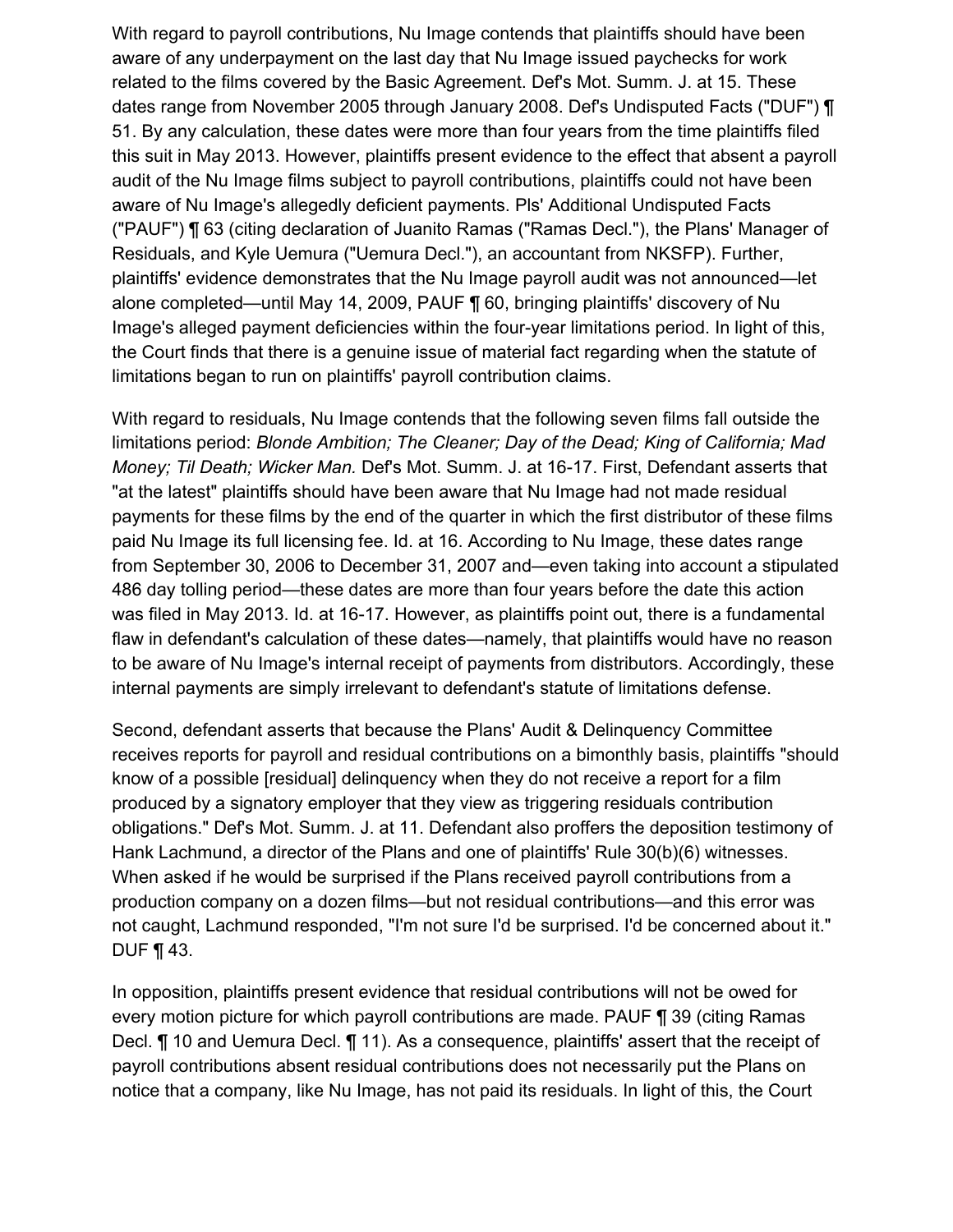cannot conclude as a matter of law that plaintiffs' residual claims are barred by the statute of limitations.

Accordingly, the Court DENIES defendant's motion for summary judgment as to plaintiffs' second, third and fourth claims, insofar as defendant's motion is based on the statute of limitations.

# **2. Laches**

As discussed above, the Court cannot conclude as a matter of law that any of plaintiffs' claims fall outside the limitations period. And, as discussed with regard to plaintiffs' motion for summary judgment on defendant's laches defense, the Court is thus without a starting point for its analysis. In light of this, the Court DENIES defendant's motion for summary judgment insofar as it is based on laches.

#### **3. Mootness**

Defendant asserts that it is entitled to summary judgment on plaintiffs' first claim for relief is because it is moot. Plaintiffs' first claim for relief seeks "an Order from the Court compelling Nu Image to submit to an audit of all of Nu Image's books and records for [the] purpose of completing the Plans' residual audit." FAC ¶ 23.

"A claim is moot if it has lost its character as a present, live controversy. If an event occurs that prevents the court from granting effective relief, the claim is moot and must be dismissed." Grand Canyon Trust v. U.S. Bureau of Reclamation, 691 F.3d 1008, 1016-17 (9th Cir. 2012) (internal citations and quotations omitted). Here, it is undisputed that the Kyle Uemura—one of the Plans' auditors who oversaw the Nu Image audit—testified that the information required to complete the audit is already in the Plans' possession. DUF ¶ 69. In opposition, plaintiffs concede that, since initiating this lawsuit in 2013, Nu Image provided the Plans with the documents required to complete the audit. Pls' Opp'n Summ. J. at 22. However, the Plans assert that this claim for relief remains viable because they incurred legal fees and audit fees to force Nu Image to comply with its audit obligations, and "ERISA and the Plan Trust Agreements require payment of such legal and audit fees." Id. at 23; PAUF ¶ 77.

The Court finds that plaintiffs' first claim for relief is moot. It is undisputed that at this point in time, plaintiffs have all the documents and information they need in order to complete the residual audit of Nu Image. Moreover, "[t]he existence of an attorneys' fees claim . . . does not resuscitate an otherwise moot controversy." M.M. v. Lafayette Sch. Dist., 767 F.3d 842, 857 (9th Cir. 2014), as amended (Oct. 1, 2014) (quoting Cammermeyer v. Perry, 97 F.3d 1235, 1238 (9th Cir.1996)) (alterations in original). Accordingly, the Court GRANTS defendant's motion for summary judgment as to plaintiff's first claim for relief, insofar as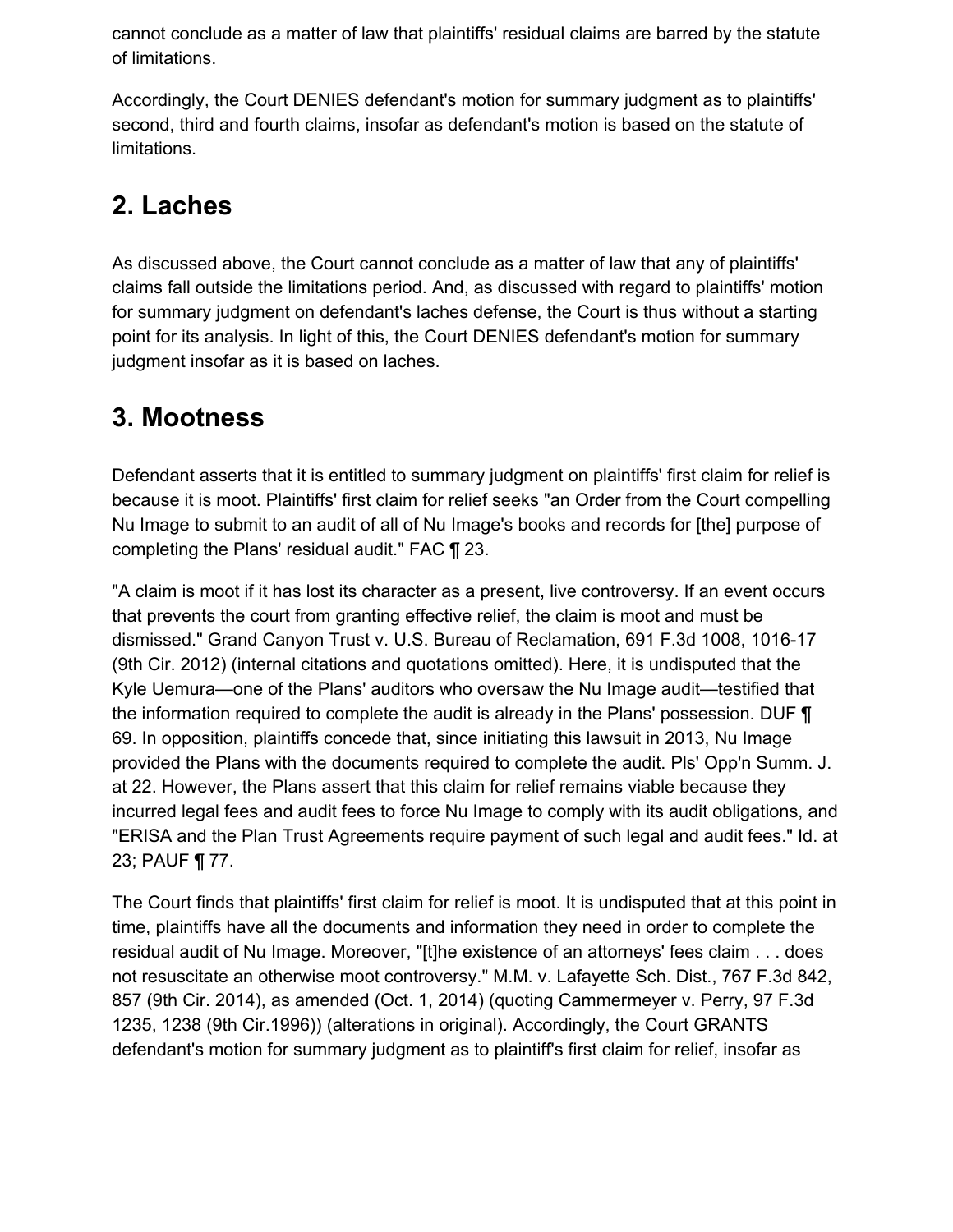plaintiffs seek an order compelling defendant to produce documents that have already been produced for an audit that has already been conducted.

However, the Court reserves until the conclusion of this case the question of the appropriate attorneys fees and costs, if any, to which plaintiffs are entitled for expenses allegedly incurred in obtaining defendant's compliance with the audit process.

#### **4. Merits-Based Arguments**

Notwithstanding its laches and statute of limitations arguments, defendant asserts that plaintiffs' claims for residuals are barred on the merits for the films *Til Death* and *Beyond a Reasonable Doubt.* Def's Mot. Summ J. at 21.[5]

With regard to *Til Death,* defendant asserts that the film is not subject to residual contributions under the Basic Agreement. Def's Mot. Summ. J. at 21. Specifically, defendant argues that, pursuant to Article XIX(c)(1)(iii) and Article XXVIII(c)(1)(iii) of the Basic Agreement, residuals are only triggered where a producer employs two or more individuals subject to the Basic Agreement and West Coast Studio Local Agreements or two or more individuals subject to the Basic Crafts Agreement. Id. Defendant contends that *Til Death* was filmed in Louisiana, where Nu Image employed three West Coast IATSE members. Id. However, defendant asserts that, of these three individuals, one was a Local #600 member and another was a Local #871 member—neither of whom counts towards the two individuals required to trigger residual payments. Id.

In opposition, plaintiffs do not contest that the Basic Agreement requires a producer to employ two qualifying individuals in order to trigger the residual contributions. Pls' Opp'n Summ. J. at 21. Nor do they contest that the Local #871 member identified by defendant was not a qualifying individual. Id. Instead, they assert that their payroll audit of Nu Image revealed that Nu Image made payroll contributions for the work of both Martina Kohl, an IATSE Local 706 make-up or hair stylist, and Douglas Milsome, an IATSE Local 600 camera person, which "by definition" renders them subject to the Basic Agreement. Id.

In reply, defendant does not address plaintiffs' arguments with regard to Kohl, nor does defendant dispute the evidence that Nu Image made payroll contributions for both Kohl and Milsome. Def's Reply Mot. Summ. J. at 13. Instead, Nu Image asserts that Milsome does not count towards the requisite two qualifying individuals because the "Post `60s Proration Checklist makes clear that a member of IATSE Local 600 employed in *one of the 37 states not subject to the West Cast IATSE Agreement,* such as Louisiana, *does not count* . . ." Id. (emphasis in original). In pertinent part, the Post `60s Proration Checklist provides:

The following persons are not counted for purposes of determining whether "two (2) or more individuals" were employed on a production: (a) individuals employed under the 1996 and 2000 Local #600 Amendment Agreements . . .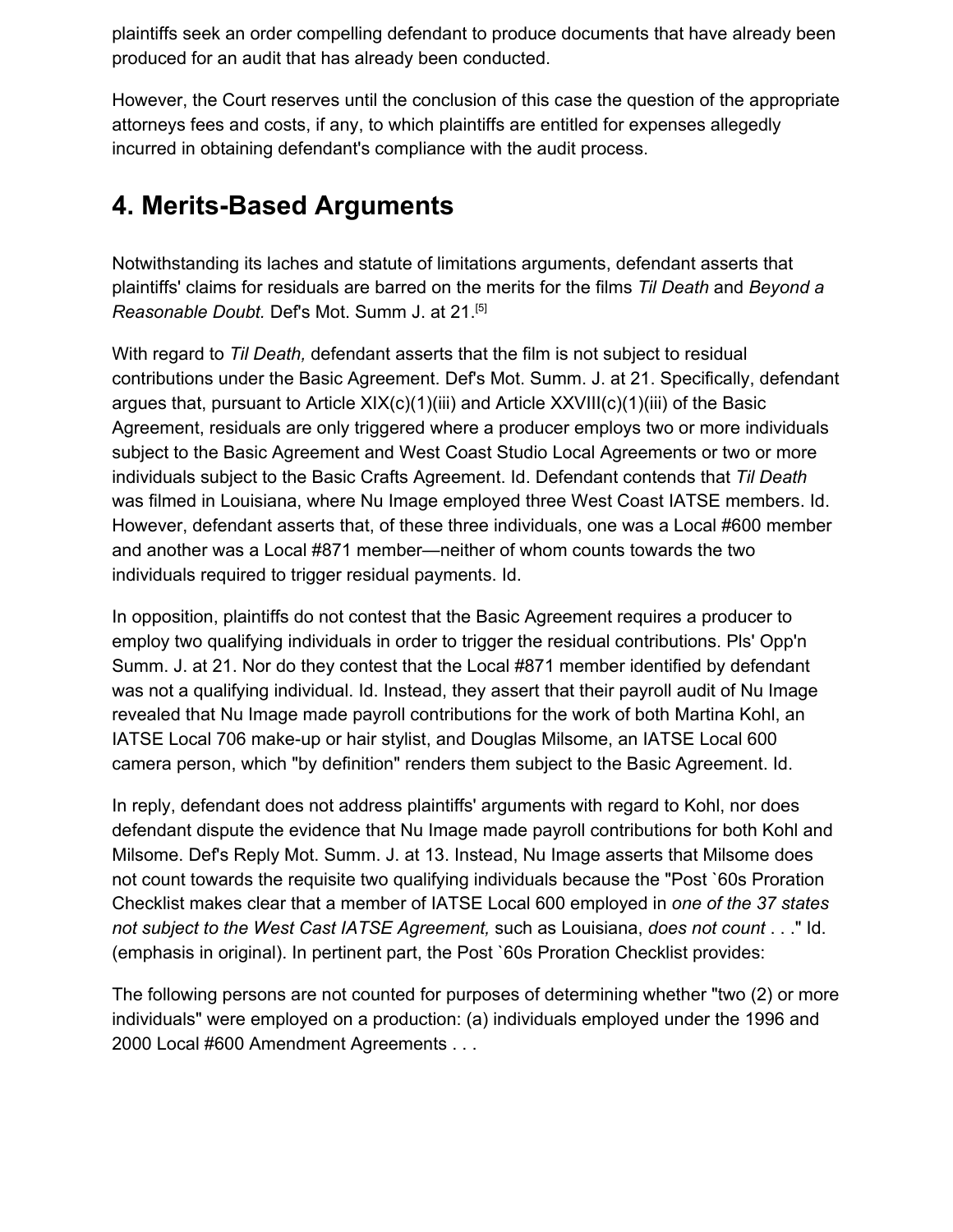The Local #600 Amendment Agreement applies to the employment of those camerapersons employed in the thirty seven (37) states of the United States not currently covered under the West Coast Agreement, namely, states other than the thirteen (13) western states *i.e.,* Alaska, Arizona, California, Colorado, Idaho, Montana, Nevada, New Mexico, Oregon, Texas, Utah, Washington and Wyoming and in Puerto Rico.

#### Dkt. 69-7, Ex. K at 2.

The Court finds that there is a genuine dispute of material fact regarding whether two qualifying individuals worked on *Til Death,* thus triggering defendant's duty to pay residuals. It appears to the Court that defendant concedes that at least one qualifying individual—Martina Kohl—worked on *Til Death.* However, with regard to Milsome, the Court lacks the requisite facts to determine whether he was "employed under the 1996 and 2000 Local #600 Amendment Agreements" while working on *Til Death* and thus not a qualifying employee. Accordingly, the Court finds that there is a genuine issue of material fact and DENIES defendant's motion for summary judgment as to *Til Death.*

With regard to the film *Beyond a Reasonable Doubt,* defendant asserts that Nu Image neither produced nor received revenues from the film and thus it does not owe residuals for any qualifying individual who may have worked on it. Def's Mot. Summ. J. at 21. Instead, Nu Image asserts that it simply rented its Louisiana studio to another production company, and subsequently facilitated two licensing agreements of the German distribution rights. Id.

In response, plaintiffs assert that Nu Image signed a Project Agreement with IATSE expressly agreeing to make both payroll and residual contributions to the Plans for *Beyond a Reasonable Doubt.* Pls' Opp'n Summ. J. at 22. Moreover, the Plans present an authenticated copy of this Project Agreement. Dkt. 86-5, Ramas Decl. Ex. N. The Agreement states that it is "entered into by and between BAR DOUBT, LLC ("Producer") . . . IATSE, and NU IMAGE, INC." Id. Further, the Project Agreement states in pertinent part:

NU IMAGE, INC. has entered into a production agreement with Producer, an entity *controlled by NU IMAGE, INC.,* pursuant to which Producer will be producing a motion picture "BEYOND A REASONABLE DOUBT" ("Motion Picture") as detailed hereafter. By its acknowledgment below, NU IMAGE, INC. confirms that the Motion Picture is subject to each of the separate collective bargaining agreements ("Term Agreements") between NU IMAGE, INC. and the IATSE, including but not limited to:

A. Producer/I.A.T.S.E. Basic Agreement of 2006;

i. Trust Acceptance relating to the Producer/I.A.T.S.E. Basic Agreement;

ii. Agreement of Consent relating to the Producer/I.A.T.S.E. Basic Agreement

Id. (emphasis added). This document was executed by Nu Image's CFO on February 19, 2008. Id. Although plaintiffs assert that Nu Image CEO Avi Lerner conceded in his deposition testimony that Nu Image had "sold exploitation rights to a German distributor. . . for \$1.5 to \$2.0 million," Pls' Opp'n Mot. Summ. J, the deposition testimony to which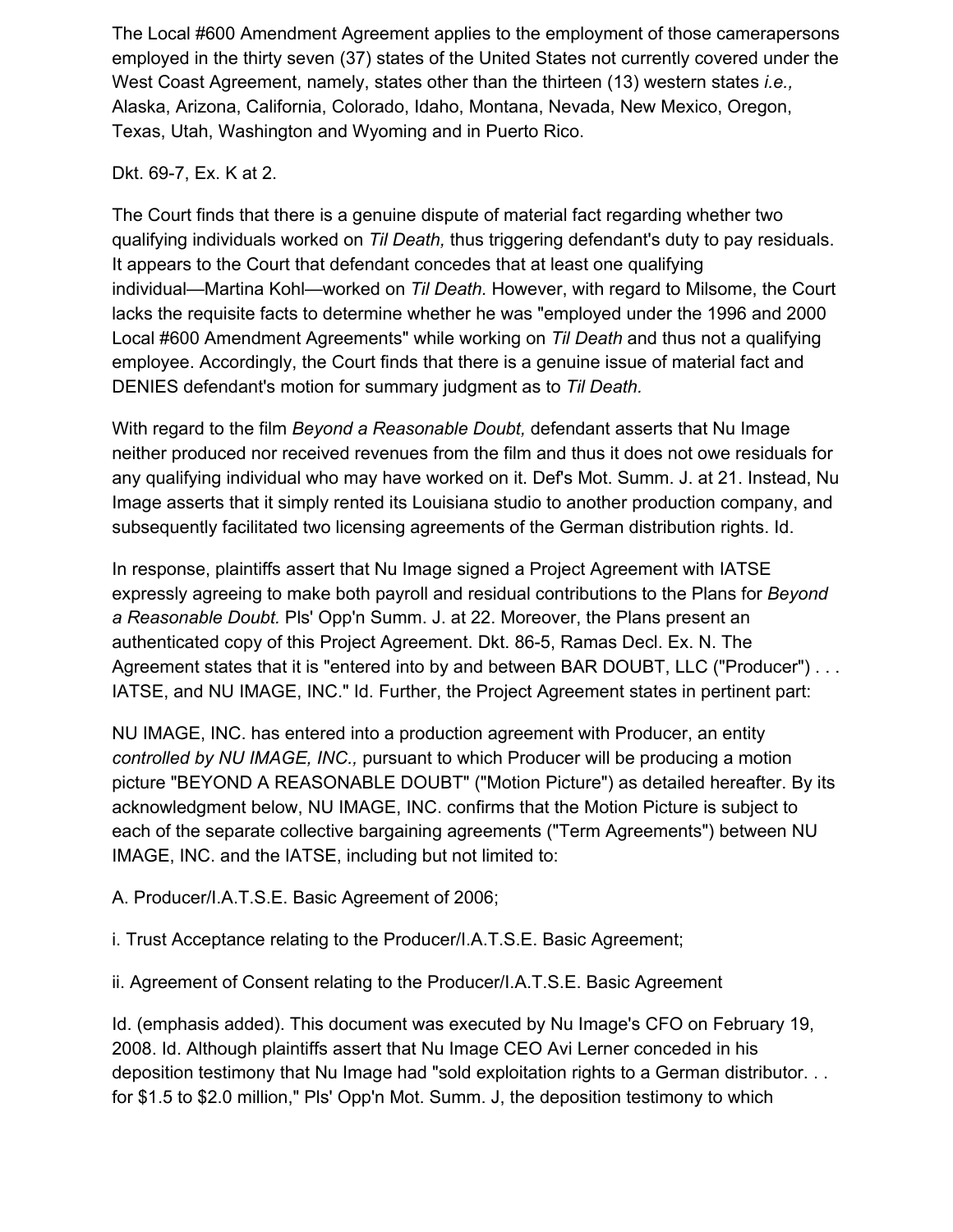plaintiffs direct the Court does not in fact contain this statement. See Adelstein Decl., Ex. D (Lerner Deposition).

At a minimum, it appears to the Court that there is a material question of fact regarding whether Nu Image earned revenue from distribution of the film *Beyond a Reasonable Doubt* in secondary markets, thus triggering an obligation to make residual payments to the Plans. Accordingly, the Court DENIES defendant's motion for summary judgment as to *Beyond a Reasonable Doubt.*

# **V. CONCLUSION**

In accordance with the foregoing, the Court DENIES plaintiffs' motion for partial summary judgment.

The Court GRANTS defendant's motion for summary adjudication with regard to plaintiffs' first claim for relief, but otherwise DENIES the remainder of defendant's motion. The Court also DENIES as moot defendant's motion for leave to amend the Court's scheduling order and for leave to file an amended answer.

#### IT IS SO ORDERED.

[1] Defendant notes that this film was "misidentified by plaintiffs as *New Orleans.*" Def. Motion SJ at 5.

[2] In addition, both parties filed evidentiary objections to the opposing party's moving papers. Defendant seeks to exclude certain statements in the declaration of Hank Lachmund, one of plaintiffs' 30(b)(6) witnesses, as well as certain statements in the declaration of Kyle Uemura, an accountant with the firm retained by plaintiffs to audit defendant's contributions to the Plans. Def's Evid. Obj'ns. The Court does not rely on the portions of the declarations cited by defendant and, accordingly, the Court OVERRULES defendant's objections as moot.

Plaintiffs object to two categories of evidence—testimony of Nu Image executives Trevor Short and Avi Lerner, and the expert report of Rob Aft. Pls' Evid. Obj'ns. With regard to the latter, the Court does not rely on the expert report in deciding defendant's motion and therefore OVERRULES this objection as moot. With regard to the former, plaintiffs object to the executives' testimony regarding the alleged existence of at least twenty movies produced by Nu Image and / or companies controlled by Nu Image pursuant to IATSE agreements between 1996 and 2006. See Id. Plaintiffs assert that this testimony lacks foundation, is irrelevant, and should be excluded pursuant to the best evidence rule. Id. First, the testimony is clearly relevant to Nu Image's estoppel defense, since it speaks to why Nu Image allegedly believed that IATSE representatives had the authority to bind the Plans to alleged oral assurances that residuals need not be paid. Second, the Court finds that Short and Lerner have sufficient foundation to testify regarding the business practices of the company they manage. However, to the extent that Short and Lerner testify to the contents of these pre-2006 IATSE agreements—namely, that they contained terms requiring the payment of residuals—this testimony violates the best evidence rule and plaintiffs' objections are SUSTAINED. See Fed. R. Evid. 1002. ("An original writing, recording, or photograph is required in order to prove its content . . . ). Plaintiffs' objections to other portions of Short and Lerner's testimony are OVERRULED as moot, since the Court does not rely on this testimony in ruling on defendant's motion.

[3] Relying on the Ninth Circuit's decision in Camarillo, Nu Image asserts that it only filed its motion to amend "[i]n an abundance of caution." Def's Mot. Summ. J. at 5.

[4] The Court recognizes that it has excluded the testimony of Nu Image executives regarding the content of these alleged pre-2006 agreements. However, in order to evaluate the bargaining history of the parties, it is necessary for